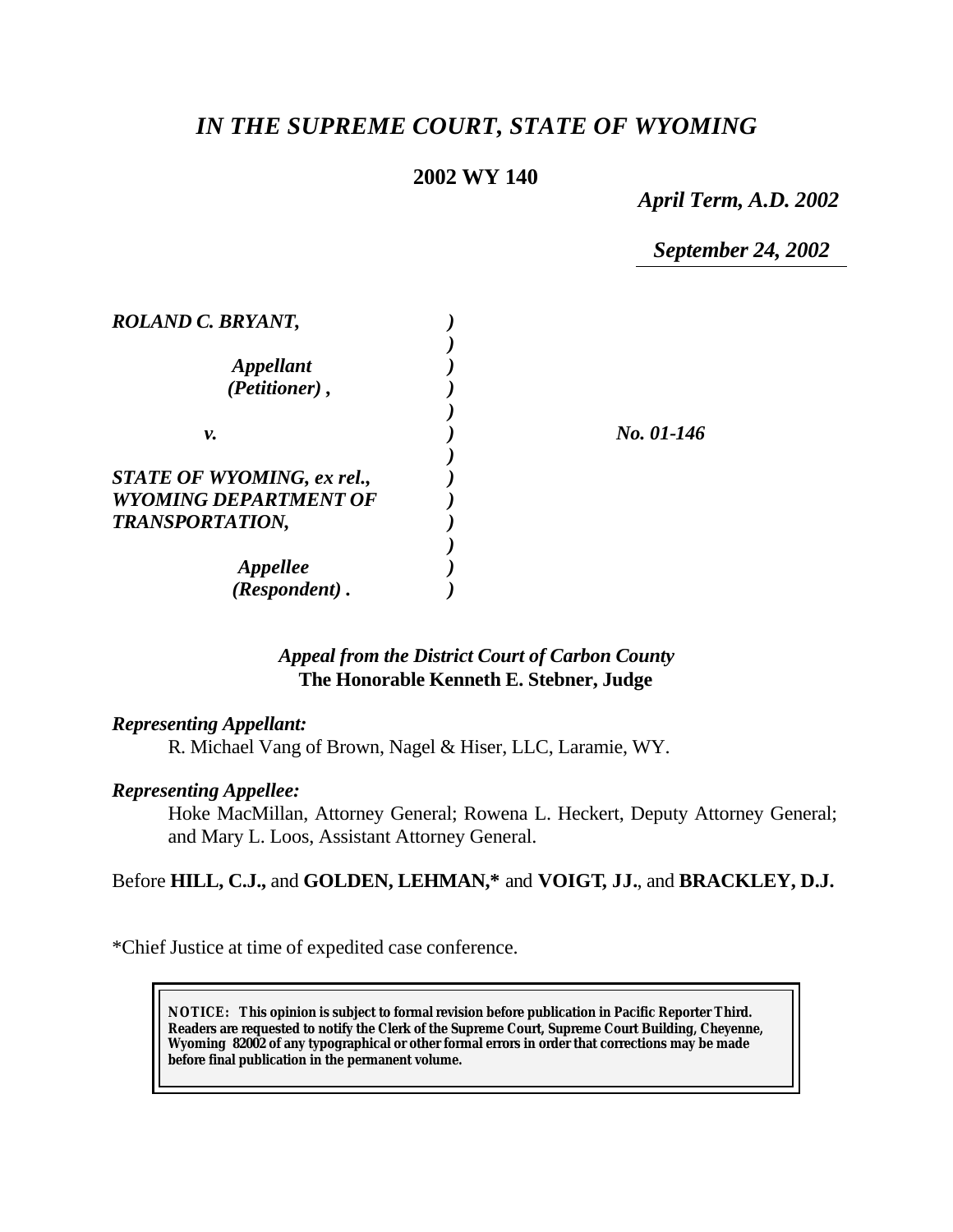#### **LEHMAN, Justice.**

[¶1] Appellant Roland Chester Bryant appeals from the district court's affirmance of the Office of Administrative Hearing (OAH) order, which sustained the implied consent suspension of his driver's license as well as the disqualification of his commercial driver's license.

[**[**[2] We affirm.

#### *ISSUES*

[¶3] Bryant offers the following issues for our consideration:

1. Did the Hearing Examiner err when she indicated that the arresting officer did not need to have proof that he was certified to operate an approved chemical test pursuant to Wyoming Statute § 31-6-105(a), because the Licensee refused a preliminary breath test?

2. Can a person be considered a refusal for not taking a portable breath test (PBT), if the PBT is not an approved chemical test under the regular and commercial implied consent laws?

Appellee Wyoming Department of Transportation (WyDOT) presents its own issues:

1. When Appellant has refused to submit to chemical testing under the implied consent statutes, must the arresting officer provide evidence of his certification to operate the testing device for the license suspension to be valid?

2. Is there substantial evidence in the record to prove that Appellant refused chemical testing under the implied consent statutes for non-commercial and commercial drivers?

#### *FACTS*

[¶4] At approximately 10:54 p.m. on December 10, 1999, Wyoming State Highway Patrol Officer N.M. Bisceglia clocked a semi-truck driven by Bryant at 95 mph in a posted 75 mph speed zone. As Officer Bisceglia turned onto the interstate to follow the truck, he observed Bryant fail to signal a lane change. Officer Bisceglia activated his overhead lights, but it took approximately another one-quarter mile before Bryant reacted to the officer's flashing lights and pulled over. As Bryant pulled the truck to the right, he ran over a delineator post and stopped with the left side of the truck remaining on the traveled portion of the highway. Officer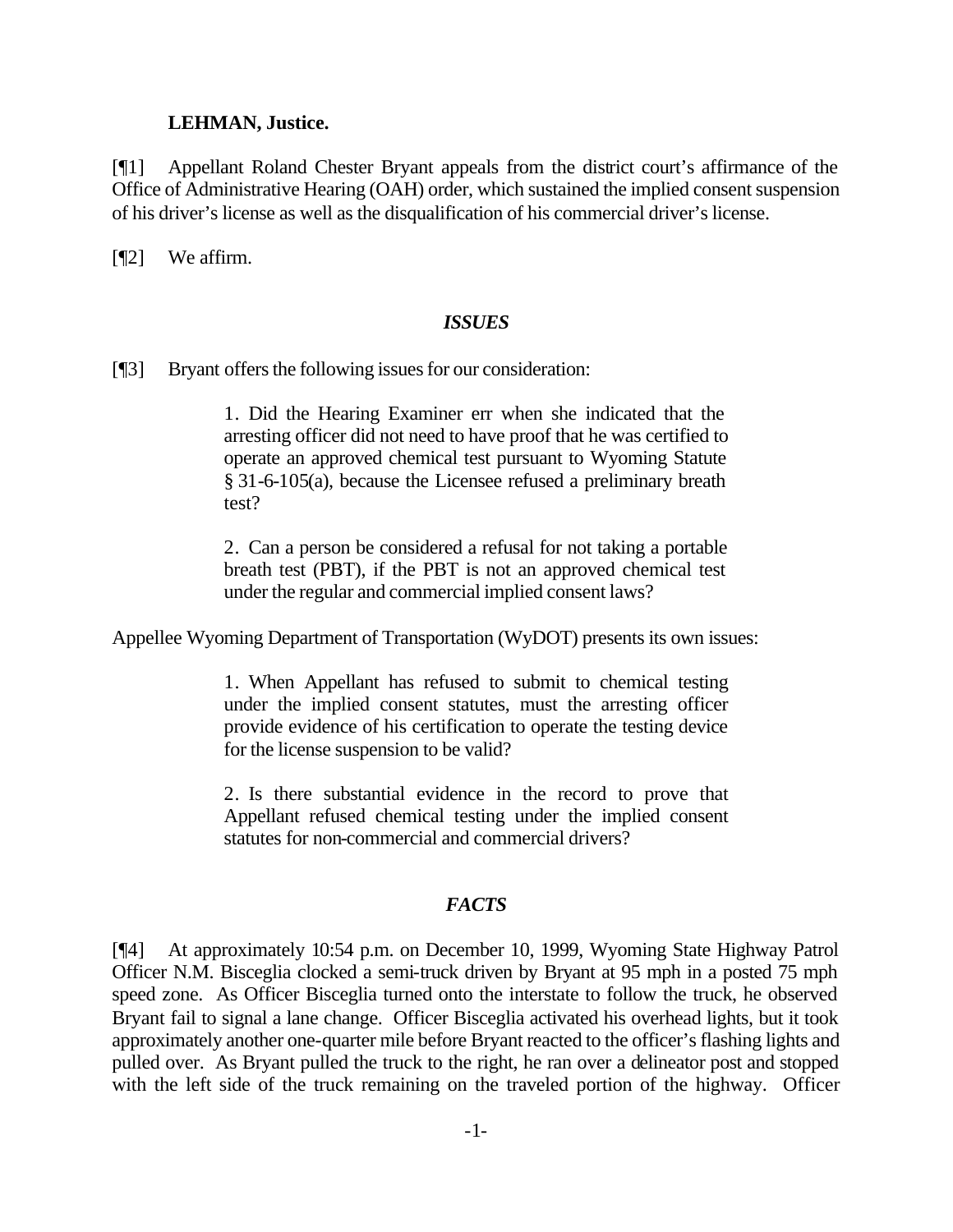Bisceglia requested various documents from Bryant, including his driver's license, and Bryant provided all the requested documentation. Officer Bisceglia summoned Bryant to his patrol car. While Bryant was in Officer Bisceglia's car, Officer Bisceglia noticed an odor of alcohol on Bryant's breath and noted that his eyes were watery and bloodshot. When Officer Bisceglia asked Bryant if he had been drinking, Bryant replied that he had consumed a bottle of Vicks 44-D.

[¶5] Officer Bisceglia asked Bryant to perform standardized field sobriety tests so that he could assess whether Bryant was able to drive safely. Bryant agreed to perform the Horizontal Gaze Nystagmus (HGN) test, and when he did, Officer Bisceglia observed all three indicators of intoxication, specifically lack of smooth pursuit, distinct nystagmus prior to 45 degrees, and distinct nystagmus at maximum deviation. When Officer Bisceglia asked Bryant to perform a preliminary breath test, Bryant refused, stating that he would show up on the test because he had consumed the Vicks 44-D. He subsequently refused to perform any more sobriety tests. He also refused to submit to chemical testing. Officer Bisceglia informed Bryant that he had reason to believe that he was intoxicated and placed him under arrest for driving while under the influence of intoxicants (DWUI). When Officer Bisceglia inventoried the truck's contents, he discovered a bottle of rum that was approximately twothirds empty underneath the bed of the sleeper. He did not find any bottles of cold medication.

[¶6] In his signed statement, Officer Bisceglia indicated under penalty of perjury that he had read Bryant the following advisements and that Bryant nevertheless refused to submit to any chemical testing:

# **Implied Consent Advisement: . . .**

I read the Implied Consent Advisement to the driver according to W.S. 31-6-102 for a **Non-Commercial** Offense.

I read the Implied Consent Advisement to the driver according to W.S. 31-6-102 & 31-7-307 for a **Commercial** Offense.

. . .

# **Chemical Test: . . .**

The driver was requested to submit to the chemical test(s) prescribed by my agency but refused to do so.

Bryant subsequently signed a Refusal form, which provided in part:

2. You have been advised by a peace officer of the requirement to submit to all chemical tests and that your failure to do so shall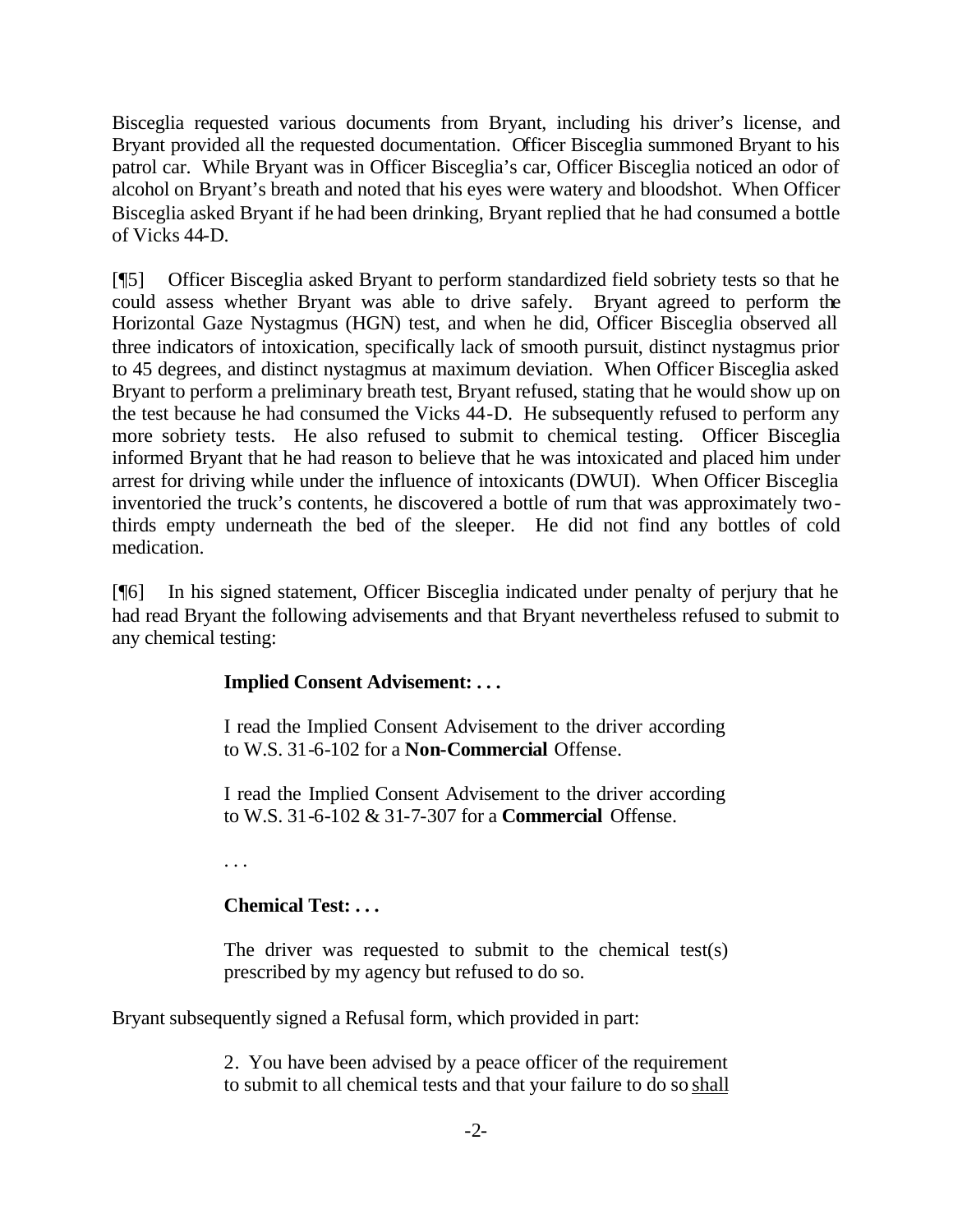result in a suspension of your driver's license or your privilege to operate a motor vehicle.

[¶7] As a result of Bryant's refusal to submit to chemical testing, WyDOT notified Bryant of its intent to suspend his driver's license for six months and to disqualify his commercial license for one year. Bryant requested a contested case hearing, and the OAH heard the case on March 15, 2000. Bryant was the sole witness to testify, and he claimed that he did not remember being informed of the potential one-year penalty for refusing to consent to chemical testing under the commercial disqualification statute. He also testified that although he signed the Refusal form after he was arrested, he did not remember being given the specific implied consent advisements. The OAH sustained the implied consent suspension and the commercial disqualification. Bryant filed a timely petition for judicial review with the district court. After analyzing the record and the briefs of the parties, the district court affirmed the OAH's decision, and this appeal followed.

#### *STANDARD OF REVIEW*

[¶8] Our review of proceedings that involve the suspension of a driver's license is governed by Wyo. Stat. Ann. § 16-3-114(c) (LexisNexis 2001), which provides in pertinent part:

> (c) To the extent necessary to make a decision and when presented, the reviewing court shall decide all relevant questions of law, interpret constitutional and statutory provisions, and determine the meaning or applicability of the terms of an agency action. In making the following determinations, the court shall review the whole record or those parts of it cited by a party and due account shall be taken of the rule of prejudicial error. The reviewing court shall:

. . .

(ii) Hold unlawful and set aside agency action, findings and conclusions found to be:

(A) Arbitrary, capricious, an abuse of discretion or otherwise not in accordance with law;

. . .

(E) Unsupported by substantial evidence in a case reviewed on the record of an agency hearing provided by statute.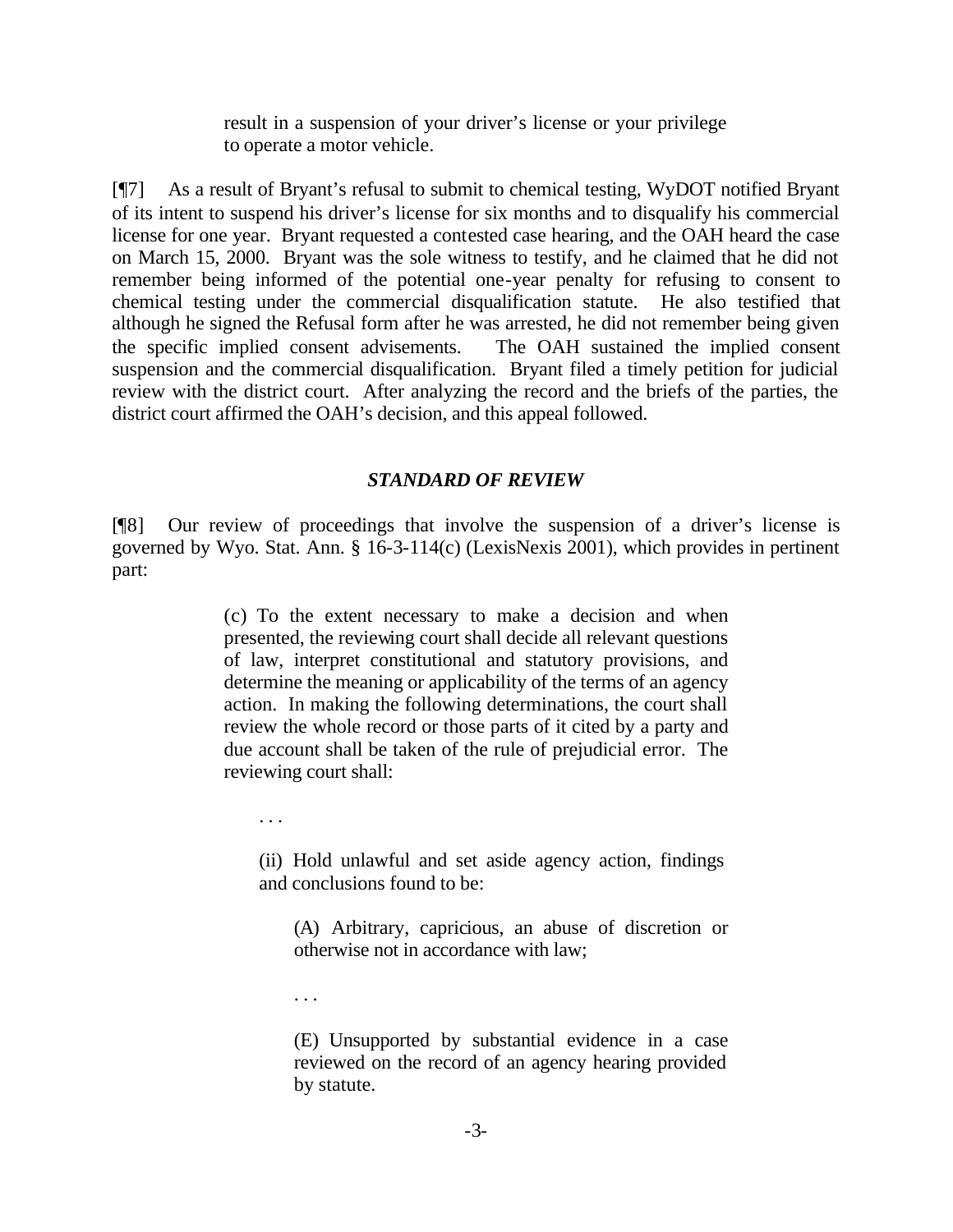[¶9] We do not afford any special deference to the district court's decision when we review a matter initiated before an administrative agency. Rather, this court reviews the case as if it came directly from the administrative agency. *Nellis v. Dep't of Transp.*, 932 P.2d 741, 743 (Wyo. 1997). Our review must focus on the evidence and consider the reasonableness of the agency's exercise of judgment while determining if the agency committed errors of law*. Casper Iron & Metal, Inc. v. Unemployment Ins. Comm'n*, 845 P.2d 387, 392 (Wyo. 1993). If the agency committed any errors of law, this court must correct them*. State v. Bannon Energy Corp.,* 999 P.2d 1306, 1308 (Wyo. 2000).

[¶10] In reviewing findings of fact, this court must determine whether substantial evidence supports the agency's findings. *Smith v. State ex rel. Dep't of Transp.*, 11 P.3d 931, 934 (Wyo. 2000). "Substantial evidence is relevant evidence which a reasonable mind might accept in support of the conclusions of the agency." *Id.* (quoting *Stuckey v. State, ex rel. Worker's Compensation Div.,* 890 P.2d 1097, 1099 (Wyo. 1995)). In reviewing the agency's findings of fact, we "examine only the evidence which favors the prevailing party, allowing every favorable inference, while omitting consideration of any conflicting evidence." *Frontier Refining, Inc. v. Payne*, 2001 WY 49, ¶6, 23 P.3d 38, ¶6 (Wyo. 2001). The burden of establishing the absence of substantial evidence belongs to the appellant. *Casper Iron & Metal,* 845 P.2d at 392.

[¶11] To answer the issues presented in this case, we must interpret the relevant statutes. We endeavor to interpret statutes in accordance with the legislature's intent. We begin by making "an inquiry respecting the ordinary and obvious meaning of the words employed, according to their arrangement and connection." *Rasmussen v. Baker*, 7 Wyo. 117, 133, 50 P. 819, 823 (1897); *see also State Dep't of Rev. & Taxation v. Pacificorp*, 872 P.2d 1163, 1166 (Wyo. 1994).

> When the court determines, as a matter of law, that a statute is clear and unambiguous, it must give effect to the plain language of the statute and should not resort to the rules of statutory construction. If, on the other hand, the Court determines that a statute is ambiguous, it may use extrinsic aids of statutory interpretation to help it determine the legislature's intent.

*State ex rel. Workers' Safety & Compensation Div. v. Bruhn,* 951 P.2d 373, 376 (Wyo. 1997) (citations omitted).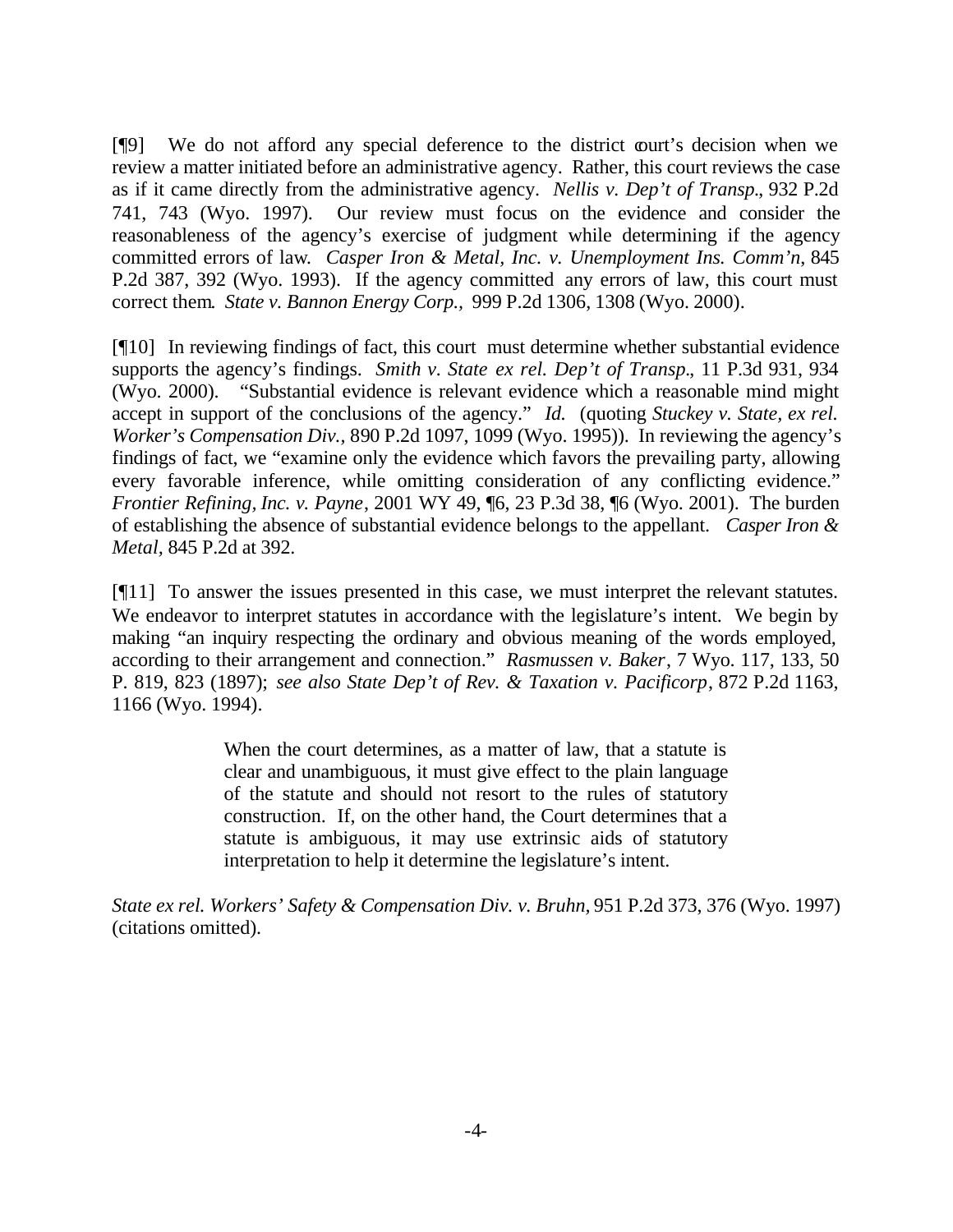#### *DISCUSSION*

### *A. Proof of a Valid Permit*

[¶12] Bryant first argues that both the non-commercial and commercial implied consent suspensions must be vacated. He maintains that the record contains no evidence that Officer Bisceglia provided any proof to demonstrate that he possessed a valid permit to conduct chemical testing pursuant to Wyo. Stat. Ann. § 31-6-105(a) (LexisNexis 2001). WyDOT counters that when Bryant refused to submit to chemical testing under the implied consent statutes, evidence of Officer Bisceglia's certification to operate the testing device became irrelevant. Bryant does not challenge any of the hearing examiner's findings. We must, therefore, determine whether the hearing examiner's conclusions of law are in accordance with the law.

[¶13] Bryant relies upon Wyo. Stat. Ann. § 31-6-105(a) in making his argument. That section provides:

> (a) Chemical analysis of the person's blood, breath or urine to be considered valid under this section, shall be performed according to methods approved by the department of health and by an individual possessing a valid permit to conduct the analysis. Permits shall be issued by the department of health for this purpose. The department of health may promulgate and approve satisfactory methods in order to ascertain the qualifications of individuals permitted to conduct the analysis and shall issue to qualified individuals permits which are subject to termination or revocation by the department of health.

Both parties assert that this statute is clear and unambiguous. We agree. We must therefore apply its plain meaning.

> We read a statute so that every word, clause and sentence is given effect so, if possible, no part of the statute is rendered inoperative or superfluous. In construing the statute, our main objective is to effecuate the intent of the legislature.

*Bolack v. Chevron, U.S.A. Inc.*, 963 P.2d 237, 241 (Wyo. 1998) (citations omitted).

[¶14] While we agree with Bryant that the plain language of this statute requires testing to be performed by an individual who possesses a valid permit to conduct the analysis, we do not see where it requires the arresting officer to provide evidence that he or she possesses a valid permit as a prerequisite to testing the individual. This is especially true when no tests are performed because testing is refused. Our analysis of Wyo. Stat. Ann. § 31-6-105(a) convinces us that the plain and ordinary meaning of the statute requires testing to be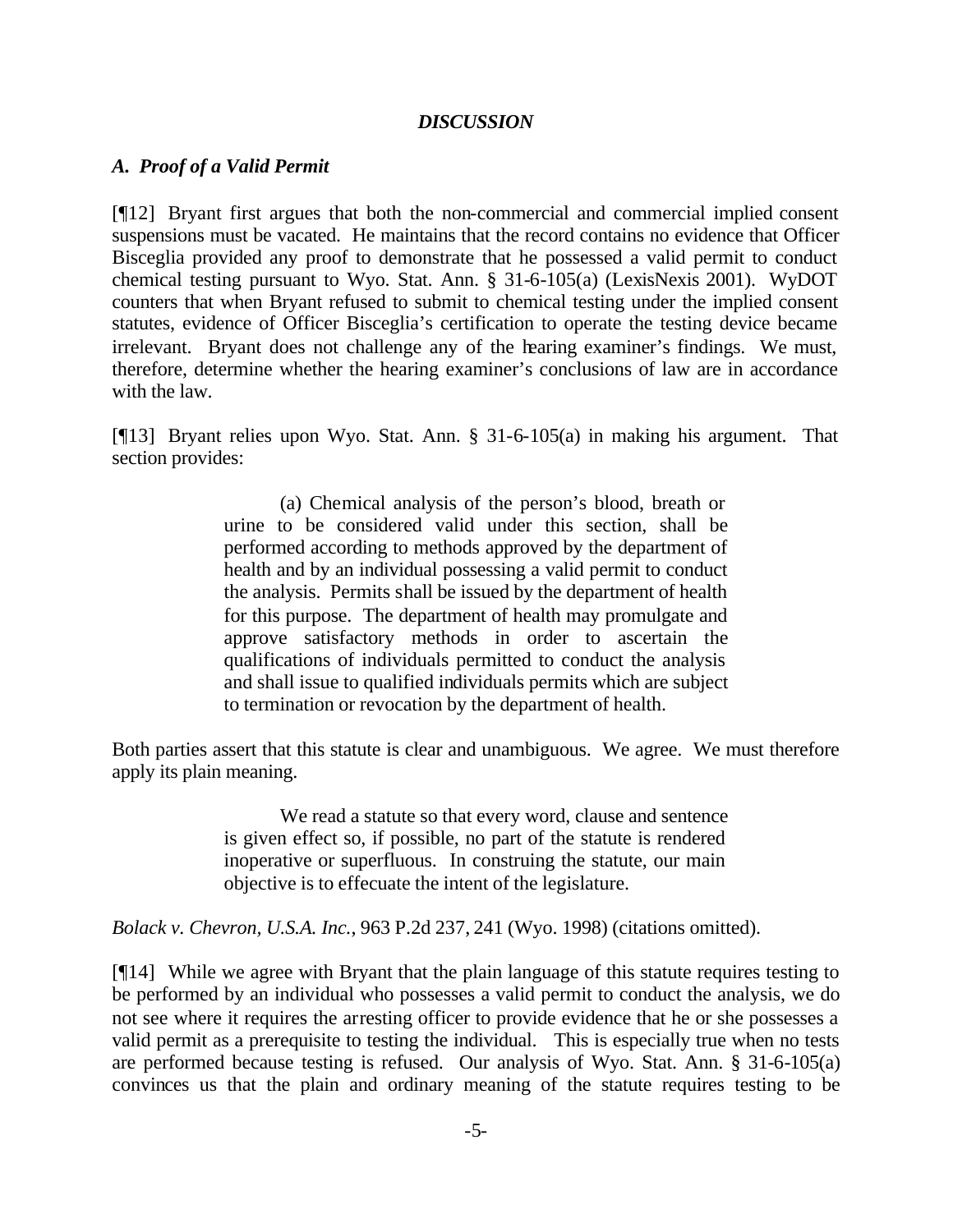performed by a person who possesses a valid permit, who may or may not be the arresting officer, only when a chemical analysis of a person's blood, breath, or urine is actually performed. Because the testing was never performed, the question of whether Officer Bisceglia, or whomever would have conducted the test, possessed a valid permit is irrelevant.

# *B. Proof of Approved Testing Method*

[¶15] Bryant next asserts that both the implied consent suspension and commercial disqualification must be vacated because Officer Bisceglia failed to provide proof that he offered Bryant a chemical test approved by the department of health (DOH) pursuant to Wyo. Stat. Ann. § 31-6-105(a), which is quoted in our discussion of the last issue. Bryant does not challenge the accuracy of Officer Bisceglia's sworn statement, but instead focuses on the language in the Officer's Signed Statement, which states that "[t]he driver was requested to submit to the chemical test(s) prescribed by my agency but refused to do so." Bryant maintains that this language demonstrates that Officer Bisceglia merely requested Bryant to submit to chemical tests prescribed by the Wyoming Highway Patrol, not necessarily those prescribed by the DOH. We agree with Bryant that the "Officer's Signed Statement" does not indicate that he was specifically offered and refused tests prescribed by the DOH. However, we have not found any law that requires WyDOT to demonstrate that Bryant was offered a chemical test approved of by the DOH in this situation.

[¶16] Wyo. Stat. Ann. § 31-6-102 (LexisNexis 2001) provides authority for driver's license suspensions when someone has refused to submit to chemical testing (commercial disqualification):

> (i) Any person who drives or is in actual physical control of a motor vehicle upon a public street or highway in this state is deemed to have given consent .. . to a chemical test or tests of his blood, breath or urine for the purpose of determining the alcohol concentration . . . of his blood. . . .

. . .

(ii) For tests required under this act, the arrested person shall be advised that:

(A) His failure to submit to all required chemical tests requested by the peace officer shall result in the suspension of his Wyoming driver's license or his privilege to operate a motor vehicle for a period of six (6) months for a first offense . . .

. . .